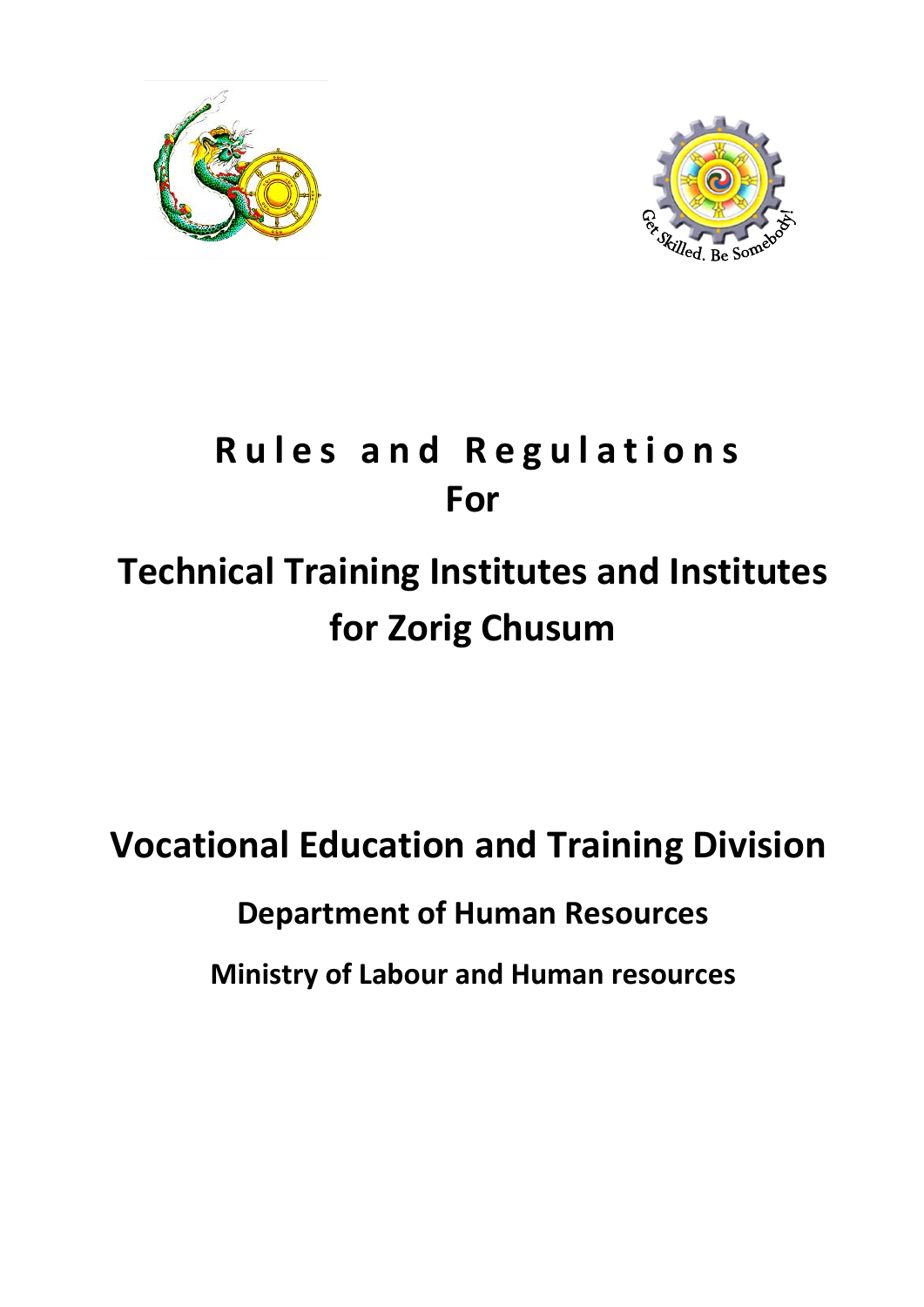#### **FOREWORD**

In commemorating the 60<sup>th</sup> Birth Anniversary of His Majesty the Fourth Druk Gyalpo, the Department of Human Resources under Ministry of Labour and Human Resources would like to bring out Rules and Regulations for Technical Training Institutes and Institute for Zorig Chu Sum. These rules and regulations have been developed from the existing Rules and Regulations of the institutes, with objective to generalize the rules and regulations in all the institutes under the department.

Since the establishment of training institutes, there was no established Rules & Regulations that could be practiced uniformly throughout the eight training institutes.

For smooth functioning of the Institutes and to facilitate an enabling environment to the trainees, the following rules and guidelines have been therefore formulated for observance by the trainees.

The Rules and Regulations will discuss the discipline policies of the institute in detail and also summarizes those policies, showing the areas of jurisdiction and the levels of offense and penalty. The major focus in this document is on the procedures of the Institute rules and discipline committee.

Whenever a trainee is charged with non-academic misconduct, a disciplinary conference will be scheduled with the concern authority. Any trainee charged with misconduct is urged to consult with discipline committee to be informed of the procedures that will be followed and to receive assistance accordingly.

The department hopes that this Rules and Regulations will provide clarity on discipline of trainees both inside and outside the campus.

For coming out with this important document, I would like to congratulate Mr. Wangchuk (Offtg. CPO). Ms.Yeshey Choden, Ms.Thaye Choden Dorji and all Principals and faculties of Technical Training Institute and Institute for Zorig Chusum.

Tashi Delek

Kinley Wangdi

**Director** 

1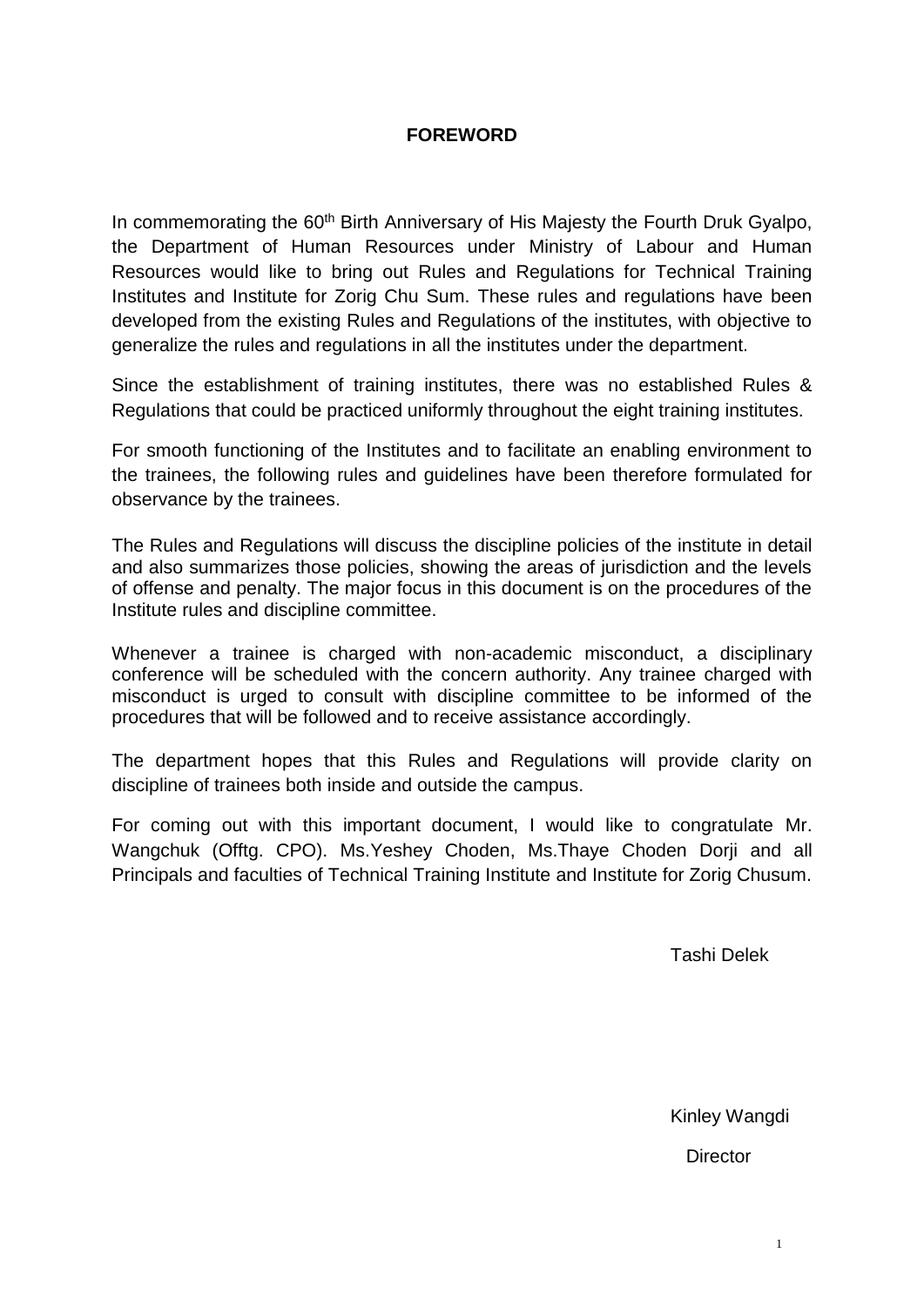#### **INSTITUTE RULES AND REGULATIONS**

#### **General Policy**

The Institute places a very high emphasis on discipline of trainees both inside and outside the campus. A trainee shall have to conform to a high standard of discipline and conduct himself/herself within and outside the institute in a manner befitting the trainee of an institution of national importance. S/he shall have seriousness of purpose and shall, in every way train himself/herself to personally become a successful citizen in such a manner so as to benefit the society at large. They must not do anything either inside or outside the institute that will interfere with its orderly governance, discipline and image.

The institute wishes to instill virtues of honesty, integrity, cooperation, sense of responsibility and cleanliness among the trainees, inside the institute as well as outside. The institute maintains absolute discipline and trainees violating this are liable for severe penalty including expulsion.

All institute administrative officials, faculty, and staff who are authorized to enforce the rules and policies of the institute, are expected to report any violations thereof to the appropriate in-charges, authorities, and will be given full support for instituterelated disciplinary actions they may take, on or off campus.

All institute personnel are urged to be both firm and fair in taking disciplinary action and to do so in consultation with respective in-charges to avoid illegal and unfair actions.

The relevant authority might initiate amendments to the rules, offences and punishment as and when deemed necessary.

*The trainee must read the rules and regulations carefully so as to make themselves completely familiar with them. The ignorance of rules shall not be an excuse for any breach hereafter.*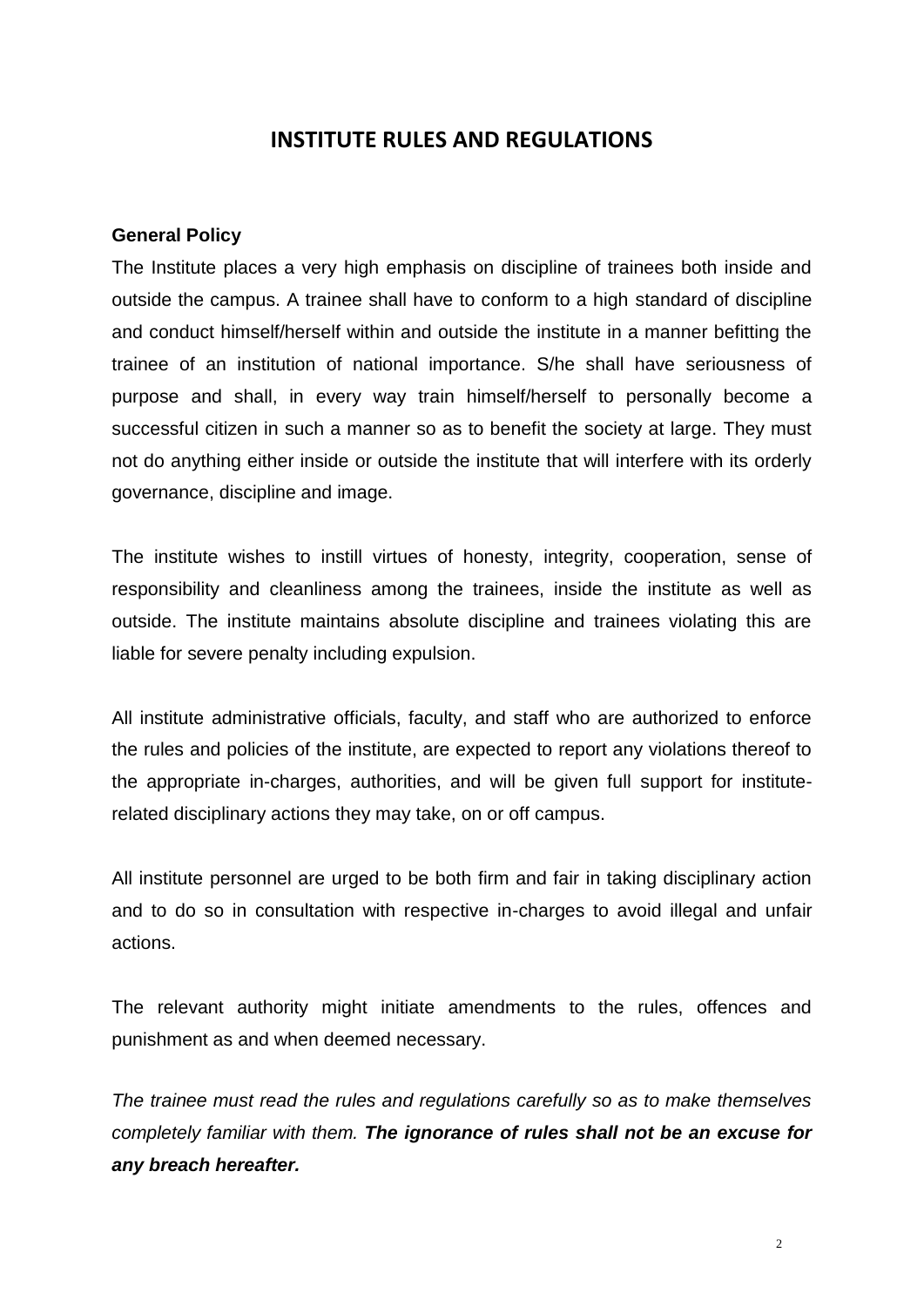## Table of contents

## Contents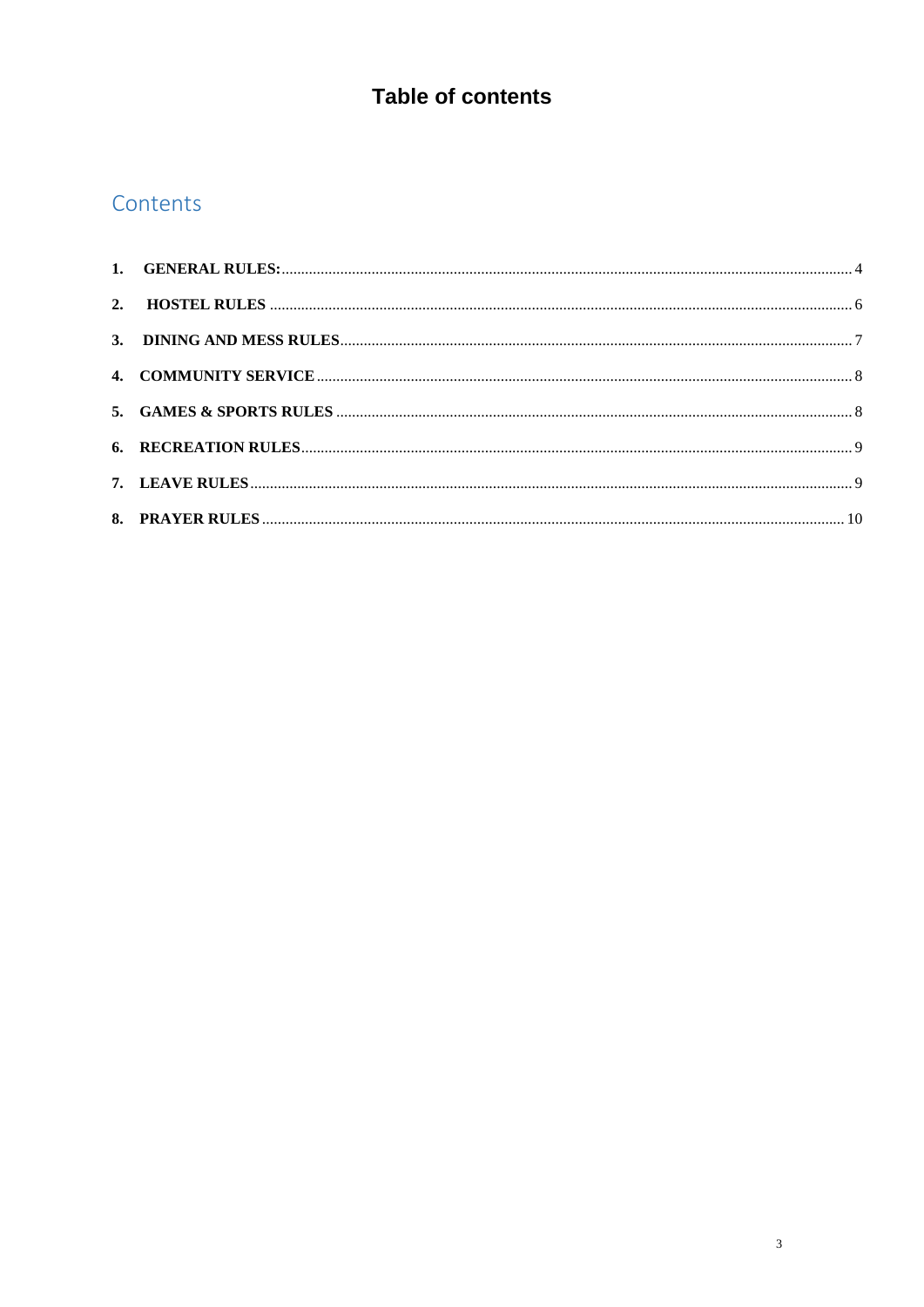#### <span id="page-4-0"></span>**1. GENERAL RULES:**

- 1.1 On admission to any course, every trainee submits himself/herself to disciplinary jurisdiction of the management of the institute, the in-charge and other officials of the institute who may be vested with the authority to exercise discipline under this Rules and Regulations.
- 1.2 Trainees are required to pay the following fees each academic year;
	- a) Token Fee Nu. 50/-
	- b) Institute Development Fund Nu. 200/-
	- c) Caution Money Nu. 500/- (refundable at the end of the course if not used).
- 1.3 All trainees are expected to observe proper decorum to enhance the image of the institute and to instill Dignity of Labour, hence, follow the institute dress code besides upholding the Bhutanese tradition and culture.
- 1.4 Trainees shall observe all safety precautions in accordance to the Occupational Health and Safety Rules and Regulations. The institute will not be responsible for any accident, of whatever nature, in the institute, hostel, workshop, play ground and during industrial attachment or educational tour/trip. For such incidents due to non-compliance to safety rules.
- 1.5 It is compulsory for all the trainees to attend institutional and national functions /activities organized by the institute or any other agencies whether the function falls on a working day or on holidays. Absence from such functions without valid reasons will invite disciplinary action.
- 1.6 Each trainee shall conduct herself/himself, both within and outside the campus of the institute in a manner befitting a trainee of an institute. Trainees shall show due respect and courtesy to all the staff and fellow trainees in the institute and to the visitors.
- 1.7 The trainees are advised to see regularly the notices displayed on the Institute/hostel notice boards. The notice displayed on these notice boards shall be deemed to have been served on the trainees.
- 1.8 After the vacation, leave, OJT, the trainees are required to report to the Institute on the stipulated date and time. Genuineness of reasons for those reporting late shall require to be authenticated by evidences.
- 1.9 Failure to report on time will result in paying a fine of Nu. 100 per day up to the maximum of one week after which the enrollment for the particular academic session will be cancelled. The amount collected through the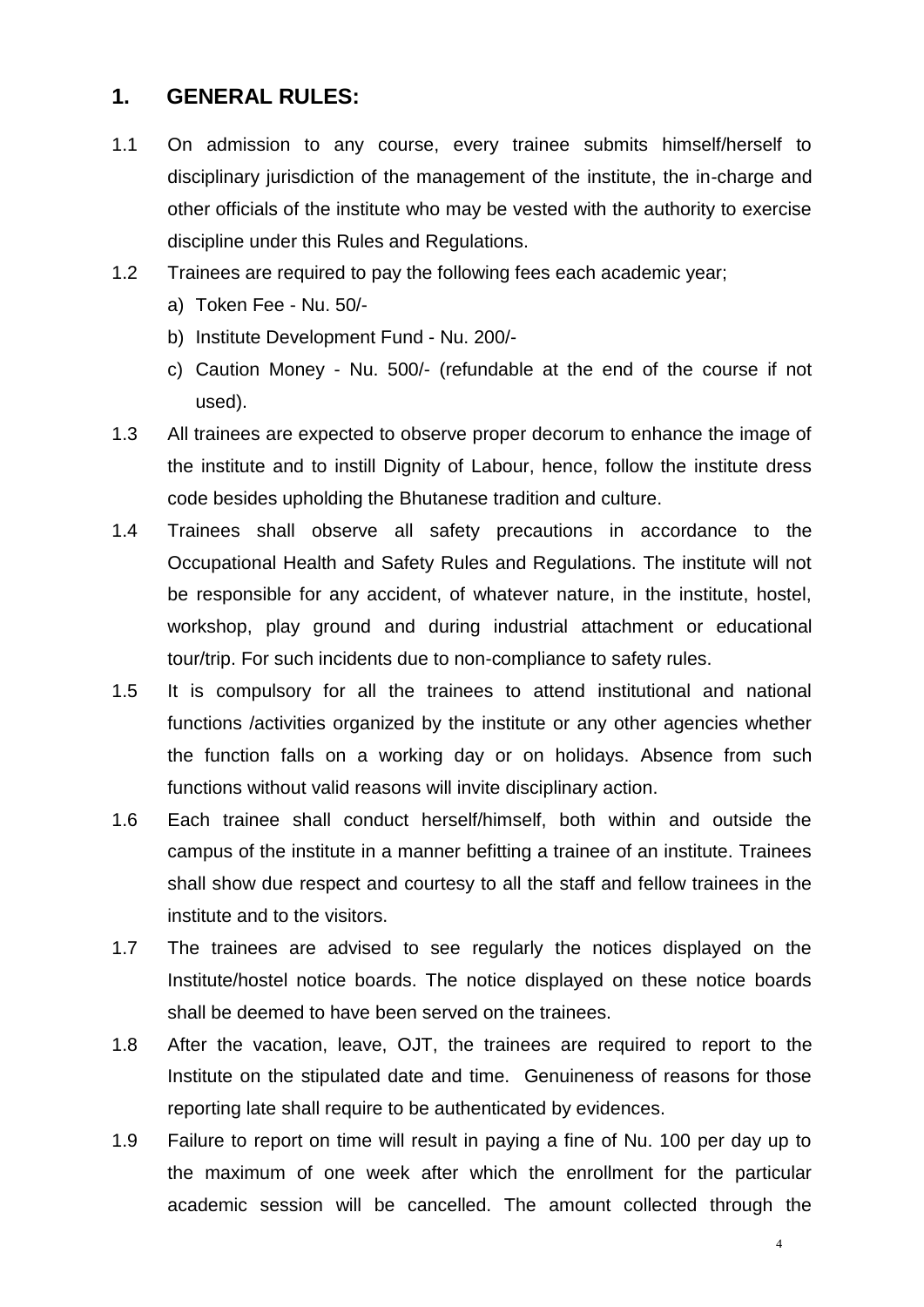respective departments will be deposited in the Institute Development Welfare Fund (IDWF) account. Trainees are not allowed to leave the Institute without the prior approval of the authority concerned.

- 1.10 Trainees are strictly forbidden from organizing or attending any unauthorized meeting in the institute, or collecting money for any purpose without the prior written permission of the Head of the institute.
- 1.11 Any trainee found to behave abnormally on accounts of medical, psychological or any other reasons, will be handed over to parent/guardian for treatment. S/he will be accepted to continue the training only through production of medical certificate and through the written assurance of their parent/guardian confirming that s/he has been treated.
- 1.12 All the trainees are encouraged to take part in the co-curricular activities for wholesome development.
- 1.13 Possessing expensive clothes, jewelries and electronic equipment are highly discouraged. No responsibility will be accepted by the institute for any loss or damage to the personal articles.
- 1.14 Trainees must make all possible efforts to conserve electricity and water. They must switch off lights & fans when they leave the class room/ hostel room, workshop/lab, etc. Trainees must help to keep the institute neat and clean and also preserve environment and maintain the campus.
- 1.15 Trainees should not combine various dress modes and project themselves in a bizarre manner (for instance, wearing of pants underneath the gho/kira or wearing jackets over gho/kira, etc).
- 1.16 Use of mobile phones, music players and any other communication device is strictly prohibited during class/workshop hours and gatherings.
- 1.17 Writing derogatory remarks and posting illegal matters in the compound, tearing or removing official notes from the notice boards is strictly forbidden.
- 1.18 Defacing the walls or institute property will be viewed seriously.
- 1.19 Using chalkboards and projectors in absence of the instructors/teachers and writing comments on the whiteboard/green board/blackboard are not permitted.
- 1.20 If trainees are asked by staff to help them for any work at their residence, permission should be sought from the Warden/Matron.
- 1.21 Trainees are not allowed to drive any sort of institute vehicle except for training purpose.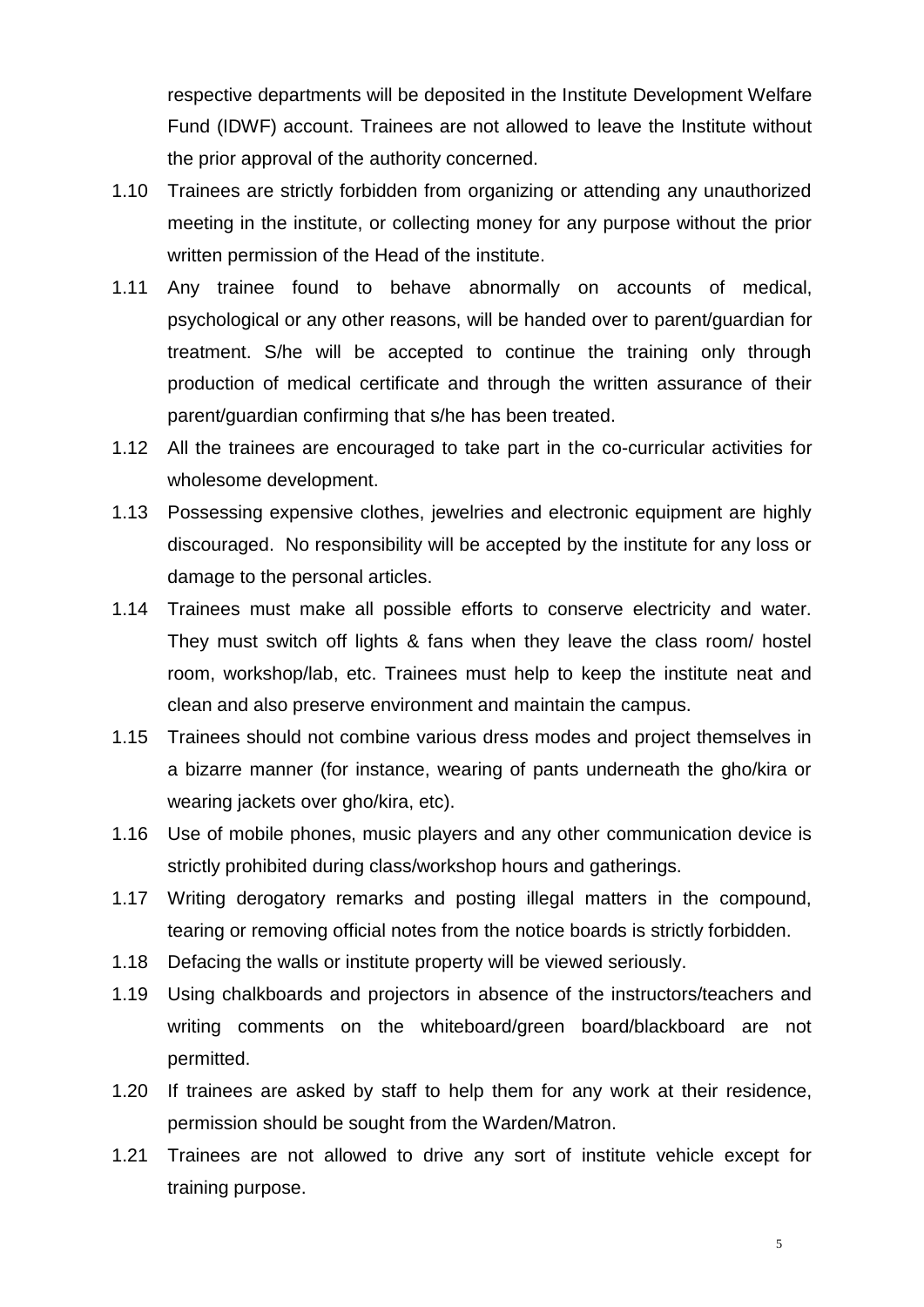- 1.22 Female trainees are required to maintain an acceptable length of hair to prevent from possible risk of accident during the practical training.
- 1.23 Male trainees will maintain short hair to portray presentable outlook.
- 1.24 Attempting to suicide is a serious offence. The matter will be directly reported to RBP and their parents/guardians will be informed accordingly.
- 1.25 Trainees are prohibited to take part in political activity or any activity which is detrimental to the dignity of the institute.
- 1.26 Trainees should not be involved in anti-social activities, such as; instigation, forming of groups, vandalism, prowling, etc.
- 1.27 Loud talking, use of abusive language, loitering or congregating, being a source of distraction and annoyance to others is not permitted.
- 1.28 Trainees are not allowed to consume intoxicating substances (tobacco, cigarette, drugs, betel nut substances and alcohol, etc).
- 1.29 Ragging/briefing by senior trainees in any form inside or outside the campus is strictly prohibited.
- 1.30 Trespassing into campus through fence will be viewed seriously.
- 1.31 Swimming in the river, fishing and hunting animals are not allowed.
- 1.32 Unsocial activities of any sorts inside or outside the campus is a serious offence.
- 1.33 Married trainees should not bring in their family interference into the institute.
- 1.34 Trainees involved in the extra marital affairs shall be either suspended or terminated based on the seriousness of the case.
- 1.35 Trainees should not get involved in marital affairs with faculty and staff of the institute.
- 1.36 Trainees are forbidden from possessing any kind of weapons or dangerous items that may be capable to be used as weapons.

#### <span id="page-6-0"></span>**2. HOSTEL RULES**

- 2.1 Trainees are required to take care of their hostel and furniture in their respective charges. Sanitary and plumbing installation premises should be sanitized regularly to avoid contamination and health hazards.
- 2.2 Trainees are not allowed to change their rooms and beds on their own.
- 2.3 Trainees are not allowed to make any modifications to the initial designs and electrical installations/fittings for reasons of safety and possible damages.
- 2.4 Cooking in the hostel is strictly prohibited.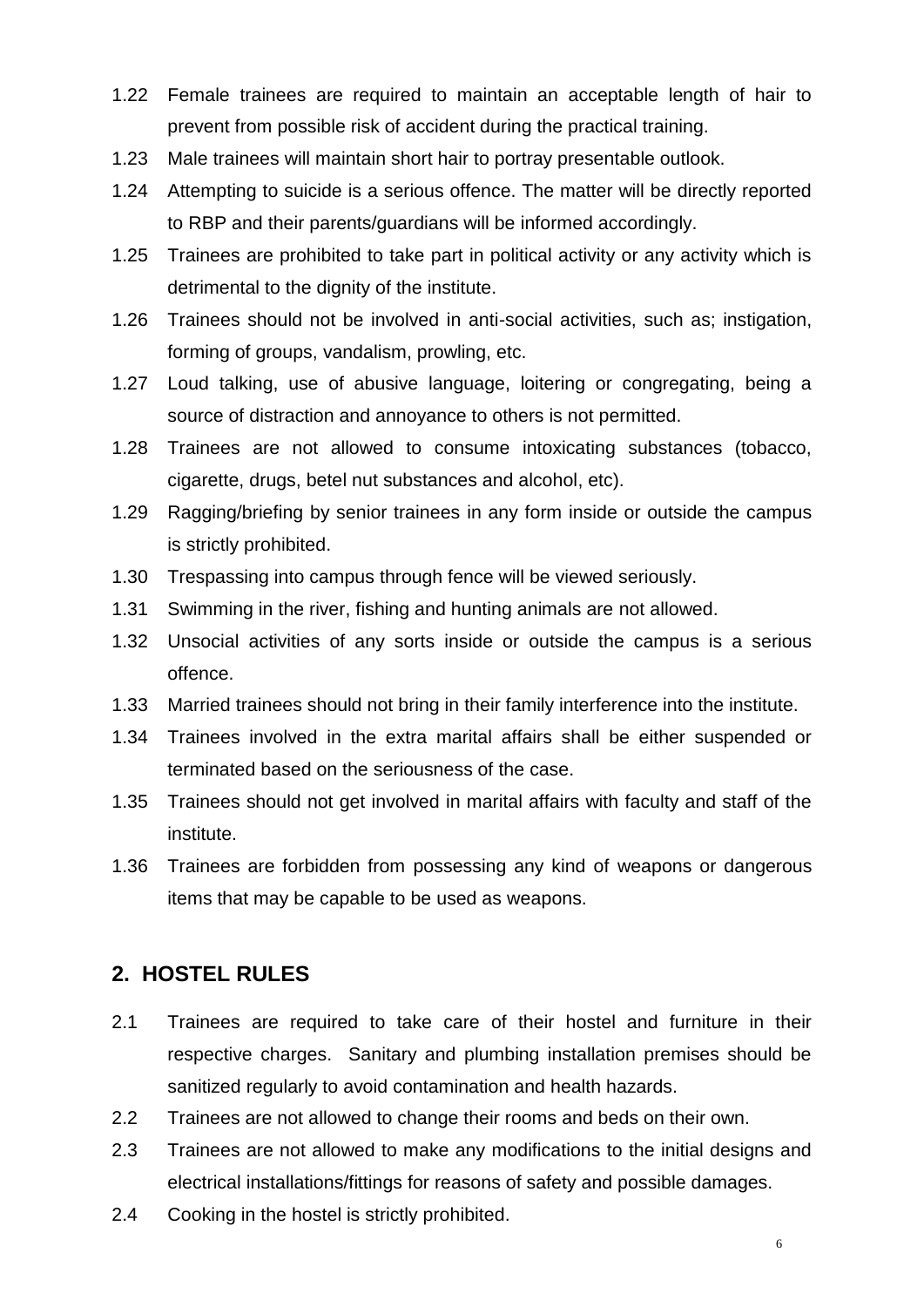- 2.5 Request for maintenance services in the hostels must be routed through the councilors and warden or matron.
- 2.6 Trainees are prohibited from visiting hostels of the opposite sex.
- 2.7 Food and tea are not permitted in the hostel. Meals for sick trainee will be allowed with the approval of the Infirmary in-charge.
- 2.8 Any trainee who is suffering from contagious disease has to inform the warden/matron immediately.
- 2.9 Trainees must report to their hostel/respective beds by 09:00pm.
- 2.10 All lights must be switched off by 9:30pm and maintain silence.
- 2.11 Pasting, hanging of indecent posters or displays on the hostel walls is not allowed.
- 2.12 Trainees are not allowed to entertain or accommodate any guests in the hostel.
- 2.13 Gambling activity of any kind is strictly prohibited.
- 2.14 Trainees who are absent from the hostel without permission will be penalized accordingly.
- 2.15 As and when necessary only or depending on the exigencies, the Principal, Vice Principal or designated authority has the right to enter any room or get opened any room in absence of the occupant.
- 2.16 Trainees shall not organize any party, any religious activity or any act which involves gathering of trainees.
- 2.17 Attendants for sick trainee in the hostel will not be permitted unless he/she is seriously sick.
- 2.18 Entertaining vendors inside the hostel is strictly prohibited.
- 2.19 Pet animals of any kind are not allowed to be kept in the hostel rooms.
- 2.20 Flower pots will not be allowed to be kept on the window sills and on top of the balcony railings.
- 2.21 Trainees are not allowed to do any practical related works in the hostel.
- 2.22 Hanging of cloths on the windows and verandah will not be allowed.

#### <span id="page-7-0"></span>**3. DINING AND MESS RULES**

- 3.1 All trainees are required to dine in the dining Hall.
- 3.2 Trainees are required to clean their own table and arrange the benches/chair after every meal.
- 3.3 Waste should be collected and disposed off in the waste bins.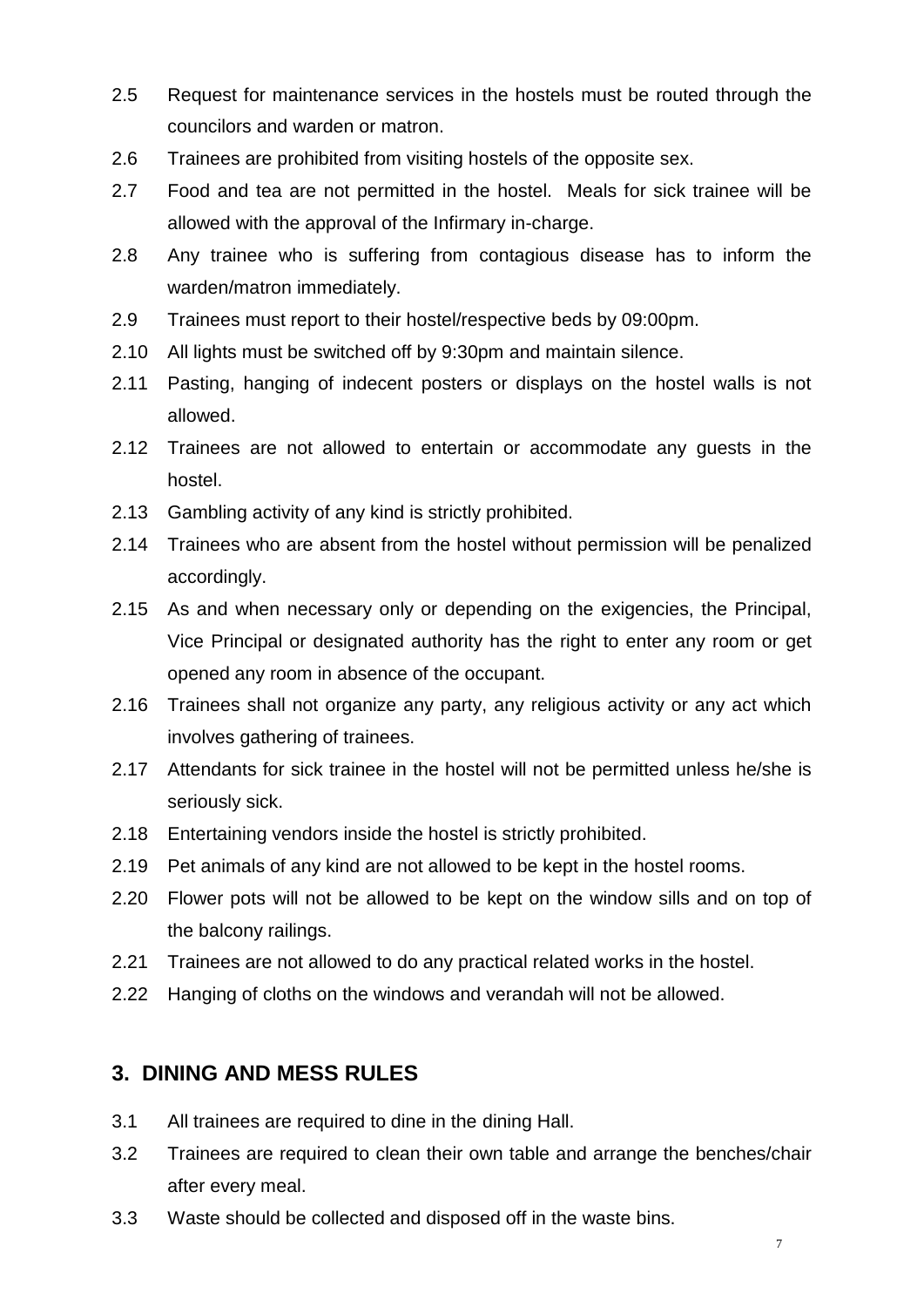- 3.4 There will not be any separate arrangement of meals for individual trainee based on their dietary restrictions.
- 3.5 The Mess In-charge/Councilor must be informed in advance if any trainee wishes to entertain his/her guests with food from the mess.
- 3.6 Trainees are not encouraged to waste food and result in shortage for colleagues arriving late.
- 3.7 Meal timings must be observed strictly as per rosters.
- 3.8 Only cooks, mess councilors, mess in-charge and authorized persons are allowed entry into the kitchen.
- 3.9 Trainees are required to come in uniform during week days and decent dress during weekends for meals.
- 3.10 Trainees should bring their own plates and cups for meals. Sharing of plates and cups will not be allowed.

#### **4. COMMUNITY SERVICE**

- 4.1 Trainees are required to attend to any form of social work initiated by the institute as and when required.
- 4.2 Trainees are required to attend community service, irrespective of seniority in every respect as per the directions of the Warden/Matron/Councilors. Councilors will be responsible for monitoring the attendance and timely execution of works.
- 4.3 Trainees will not be allowed to take any form of leave during the social work period except those with genuine reasons and approval.
- 4.4 Respective House Masters/In-charges will co-ordinate and monitor the social work as per the agreed targets or work plan.

#### <span id="page-8-0"></span>**5. GAMES & SPORTS RULES**

- 5.1 Appropriate sports dress must be worn for the relevant games & sports.
- 5.2 Trainees participating in the tournaments and matches should be punctual.
- 5.3 Those participating in the games & sports must demonstrate their sportsmanship spirit. Should a team loose, the members should learn to do so with dignity and pride.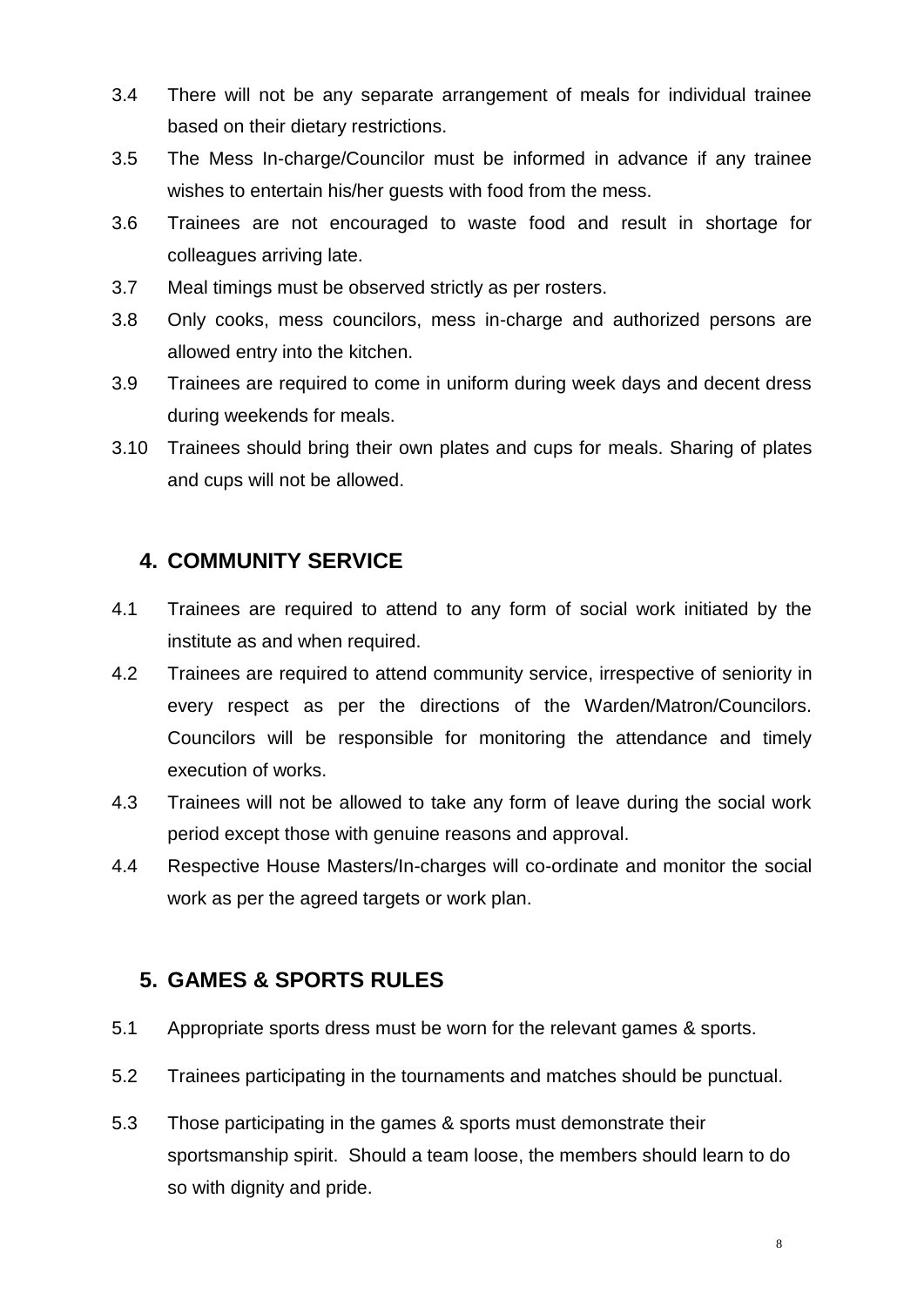- 5.4 Any sports items/equipment/dress/ issued to the players for use during the tournaments must be returned through the respective councilors or games coordinators.
- 5.5 Trainees are encouraged to take care of the sports facilities and equipment.
- 5.6 Participation in games and sports should not be used as an excuse for missing from prayer and normal activities unless injured and officially approved.
- 5.7 To uphold the prestige of the institute, trainees are not expected to pass any indirect offensive comments to the players and audiences.

#### <span id="page-9-0"></span>**6. RECREATION RULES**

- 6.1 Trainees are required to be in proper dress during the event.
- 6.2 Programmes are meant for the institute family members only unless informed otherwise.
- 6.3 All trainees should be present at the venue ten minutes before the actual starting time of programme. Attendance will be taken by the councilors, if found absent appropriate action will be taken as deemed fit.
- 6.4 Making detrimental, vulgar or personal comments during the cultural programme is strictly forbidden.
- 6.5 In case of outdoor recreation activities, great care shall be taken to avoid forest fire, environmental and cultural damage.

#### <span id="page-9-1"></span>**7. LEAVE RULES**

- 7.1 Trainees are not allowed to take any kind of leave unless they have genuine personal problems.
- 7.2 Should they require exiting the campus for short period of time during class hour, permission should be sought from the concerned instructor and Instructor on Duty (IOD).
- 7.3 For leave duration amounting to overnight stay or more, leave must be applied in advance and get it approved from the relevant authority. Leave will be approved only if authentic and convincing justifications and evidences are produced (e.g letter from parents/family members/relatives, etc).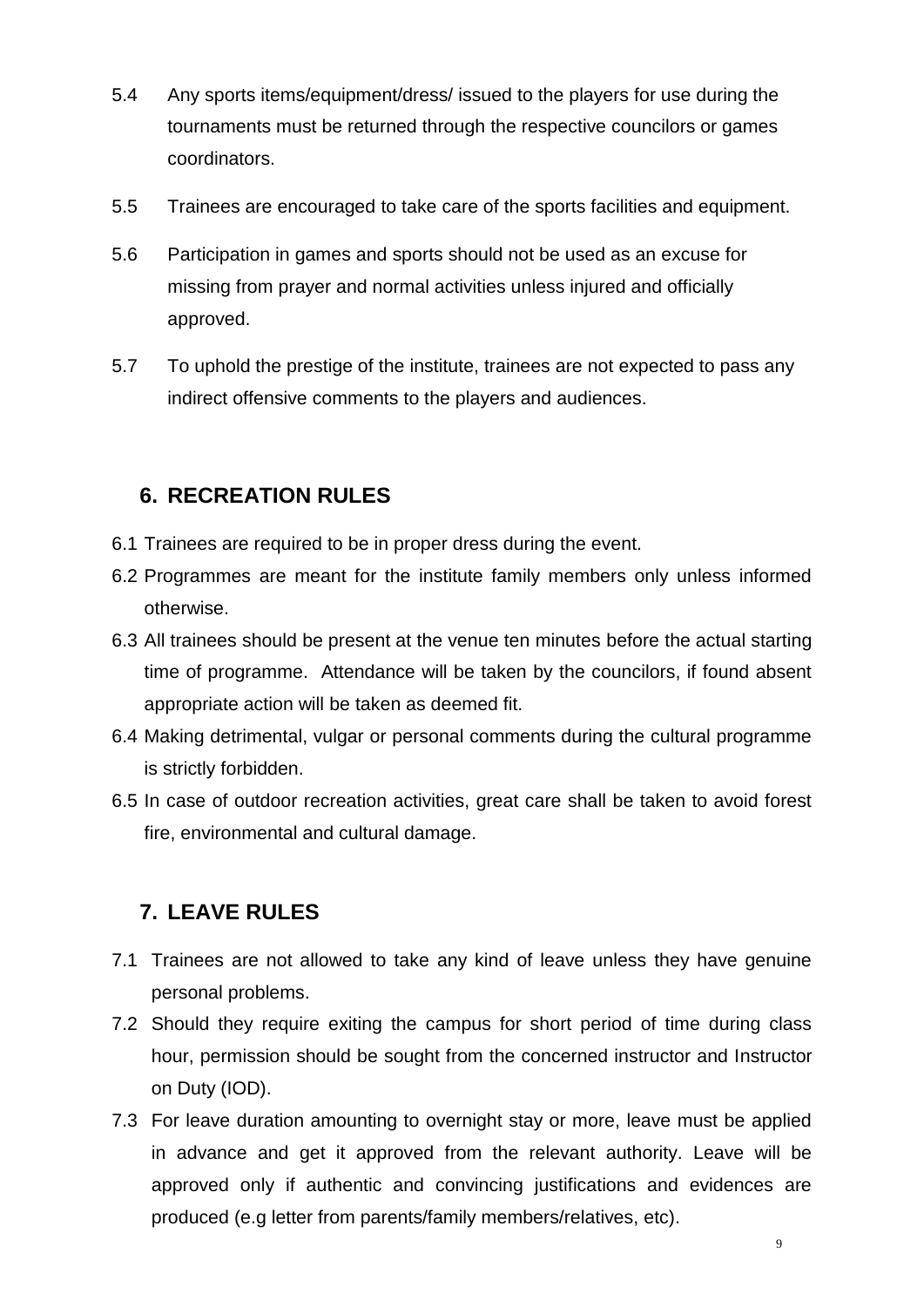- 7.4 Absenteeism without prior permission from the concerned authorities is a serious offense.
- 7.5 Trainees who are not able to attend class and workshop owing to sickness should report to councilor who in turn will report to the Warden/Matron and HoD/IoD.
- 7.6 Medical leaves will be granted only to those trainees whose cases are genuine and have the necessary recommendations from Doctors. However, if the medical leave exceeds one month, s/he will be declared unfit and would be asked to drop from the semester/batch/year and repeat accordingly.
- 7.7 Visitors will not be allowed to take the trainees out of the class/workshop/worksite without seeking permission from the instructor concerned/HoD/IoD.
- 7.8 Trainees are required to maintain their medical records for future reference.

#### <span id="page-10-0"></span>**8. PRAYER RULES**

- 8.1 The recitations of prayers are coordinated by the prayer councilor and supervised by the instructor on duty who will also countersign on the attendance register.
- 8.2 All the trainees are required to attend prayer sessions.
- 8.3 The prayer is held every day during week days except saturdays and holidays. However, the evening prayer is conducted on sunday and holidays preceding the working days.
- 8.4 It is compulsory for all the trainees to wear Kabney and Rachu before entering the prayer hall.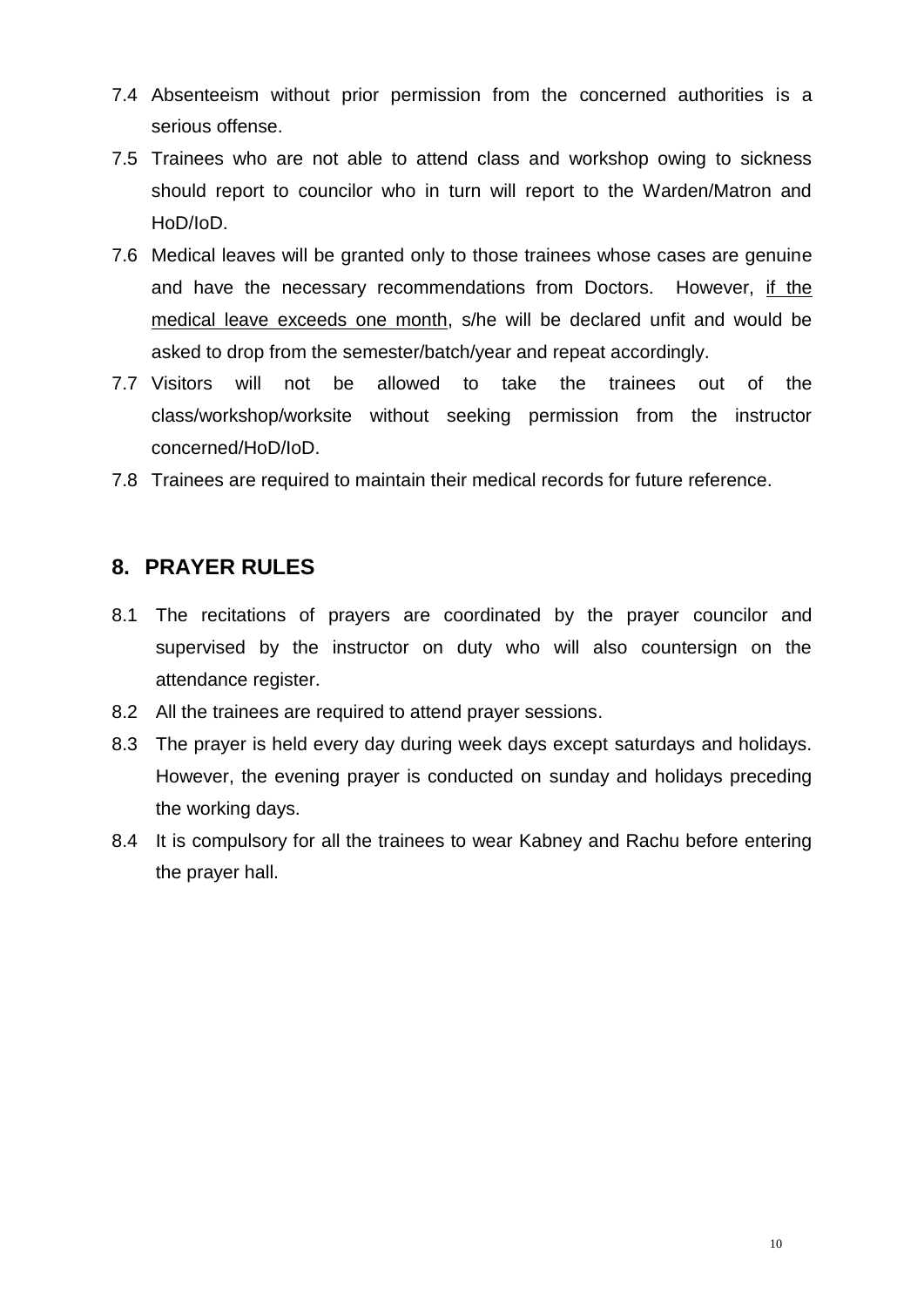#### *OFFENSES AND PENALTIES*

| <b>Clause</b><br>No. | <b>Offences</b>                                                                       | <b>First time</b>                                                                                                        | <b>Second time</b>                                                                                                          | <b>Third time</b>                                                                                                             | <b>Remarks</b>                                                                                                                                                                  |  |
|----------------------|---------------------------------------------------------------------------------------|--------------------------------------------------------------------------------------------------------------------------|-----------------------------------------------------------------------------------------------------------------------------|-------------------------------------------------------------------------------------------------------------------------------|---------------------------------------------------------------------------------------------------------------------------------------------------------------------------------|--|
| 1.5                  | Failure to attend the functions                                                       | Social work for 3<br>hours                                                                                               | Social work for 6<br>hours                                                                                                  | Reminder with 6<br>hours social work                                                                                          | Repetition of offence<br>after 3 <sup>rd</sup> time will lead<br>to suspension for 2<br>weeks                                                                                   |  |
| 1.6                  | Trainees not respecting the<br>staff and fellow trainees                              | First reminder with<br>counseling                                                                                        | <b>Second Reminder</b><br>and social work for<br>6 hours                                                                    | Suspend for 2<br>weeks                                                                                                        |                                                                                                                                                                                 |  |
| 1.10                 | Organizing and attending<br>unauthorized meeting                                      | First reminder and<br>3 days social work<br>for organizers. First<br>reminder and 1 day<br>social work for<br>attendees. | Second reminder<br>and 1 week social<br>work for organizers.<br>Second reminder<br>and 3 days social<br>work for attendees. | Last reminder with<br>two weeks<br>suspension for<br>organizers. Last<br>reminder and 1<br>week social work for<br>attendees. |                                                                                                                                                                                 |  |
| 1.14                 | Keeping water taps running<br>and lights/ fans on in the hostel<br>when not required. | Fine Nu. 25 per<br>room from the<br>room occupants.                                                                      | Fine Nu. 50 per<br>room from the room<br>occupants.                                                                         | Fine Nu. 75 per<br>room from the room<br>occupants.                                                                           | Occupants of each<br>level of flat will be fined<br>for keeping the lights<br>on and water tap<br>running in the corridor<br>and toilets. (Fine will<br>increase progressively) |  |
| 1.16                 | Leaving institute without permission                                                  |                                                                                                                          |                                                                                                                             |                                                                                                                               |                                                                                                                                                                                 |  |
| 1.16a                | During class/workshop hour                                                            | Counseling and<br>workshop cleaning<br>for 1 week                                                                        | 1 week social work<br>daily 1 hour                                                                                          | First reminder and<br>1 week social work<br>2 hours daily.                                                                    | Repeated offence will<br>be suspended for two<br>weeks.                                                                                                                         |  |
| 1.16b                | During off hours/off days                                                             | Toilet cleaning for 1<br>week $-1$ block                                                                                 | Toilet cleaning for 2<br>weeks $-2$ blocks                                                                                  | Forfeit boardership<br>without stipend                                                                                        |                                                                                                                                                                                 |  |
| 1.17                 | Using mobile phones during<br>class/workshop and official                             | First reminder                                                                                                           | Confiscate the<br>mobile till vacation                                                                                      | Seize the mobile                                                                                                              |                                                                                                                                                                                 |  |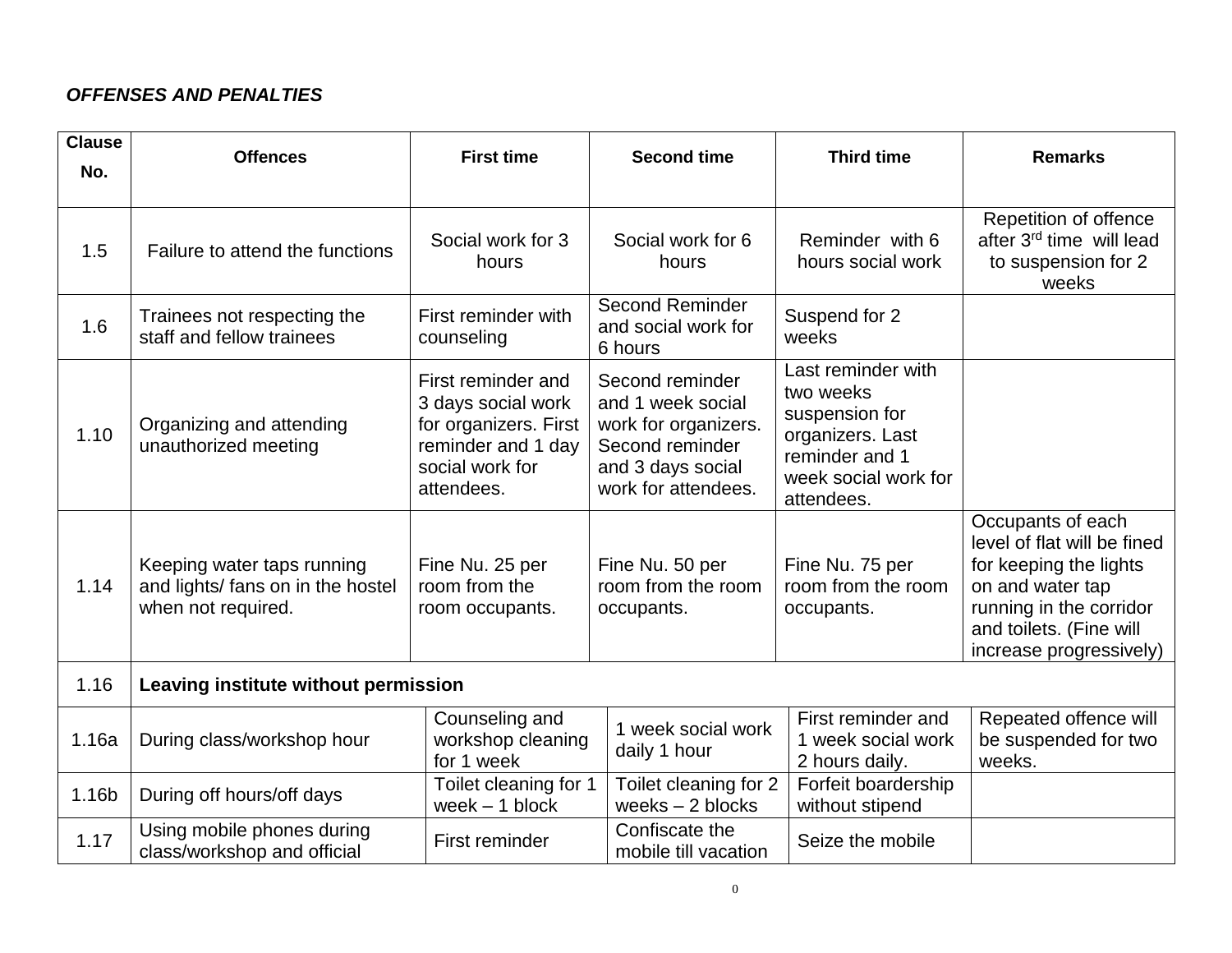|       | gatherings                                                                                               |                                                                                                                                                                                                                                              |                                                                                                                    |                                                    |                                                                                                                                                                         |  |
|-------|----------------------------------------------------------------------------------------------------------|----------------------------------------------------------------------------------------------------------------------------------------------------------------------------------------------------------------------------------------------|--------------------------------------------------------------------------------------------------------------------|----------------------------------------------------|-------------------------------------------------------------------------------------------------------------------------------------------------------------------------|--|
| 1.18  | Writing derogatory remarks,<br>posting illegal matters, tearing or<br>removing official notes            | First reminder 1<br>day social work                                                                                                                                                                                                          | Second reminder 3<br>days social work                                                                              | Last reminder with<br>suspension for two<br>weeks. |                                                                                                                                                                         |  |
| 1.19  | Defacing wall or institute<br>properties.                                                                |                                                                                                                                                                                                                                              | Rectify the defaced area. If the culprits are not caught or<br>revealed, the whole group will be held responsible. |                                                    |                                                                                                                                                                         |  |
| 1.27  | Anti-social activities; instigation,<br>groupism, hooliganism,<br>vandalism, prowling etc.               | Last reminder with<br>1 week social work.                                                                                                                                                                                                    | Suspension for one<br>semester                                                                                     | Expulsion                                          | Social work will be<br>decided by the<br>Discipline Committee.<br>Trainees might be<br>handed over to Police<br>(RBP) depending on<br>the seriousness of an<br>offence. |  |
| 1.27a | Stealing public properties and<br>from fellow mates                                                      | First reminder and<br>recovery of items<br>with 6 hours social<br>work                                                                                                                                                                       | Second reminder,<br>recovery of items<br>and suspension for<br>two weeks                                           | <b>Termination and</b><br>recovery of items        | To be handed over to<br>police(RBP)depending<br>on the seriousness of<br>the case.                                                                                      |  |
| 1.27b | Fighting, brawl and battery                                                                              | Depending on the severity of the case, the discipline committee<br>will take appropriate action through issue of series of reminders,<br>counseling and punishments. They will be handed over to<br>Police if the case is of serious nature. |                                                                                                                    |                                                    |                                                                                                                                                                         |  |
| 1.28  | Use of abusive language,<br>loitering or congregating, being a<br>source of annoyance and<br>distraction | Verbal reminder                                                                                                                                                                                                                              | First reminder with<br>3 hours social work                                                                         | Second reminder<br>with 6 hours social<br>work     | Repeated offence:<br>Last reminder and<br>suspension for 2<br>weeks                                                                                                     |  |
| 1.29  | Consuming intoxicating substances                                                                        |                                                                                                                                                                                                                                              |                                                                                                                    |                                                    |                                                                                                                                                                         |  |
| 1.29a | Alcohol                                                                                                  | Second reminder<br>with 6 hours social<br>work                                                                                                                                                                                               | Last reminder with<br>one month<br>suspension                                                                      | Expulsion                                          |                                                                                                                                                                         |  |
| 1.29b | Tobacco products                                                                                         | Verbal reminder<br>and social work for<br>3 hours                                                                                                                                                                                            | First reminder with<br>6 hours social work.                                                                        | Last reminder with<br>two weeks<br>suspension      | Repeated offence<br>after last warning will<br>lead to expulsion                                                                                                        |  |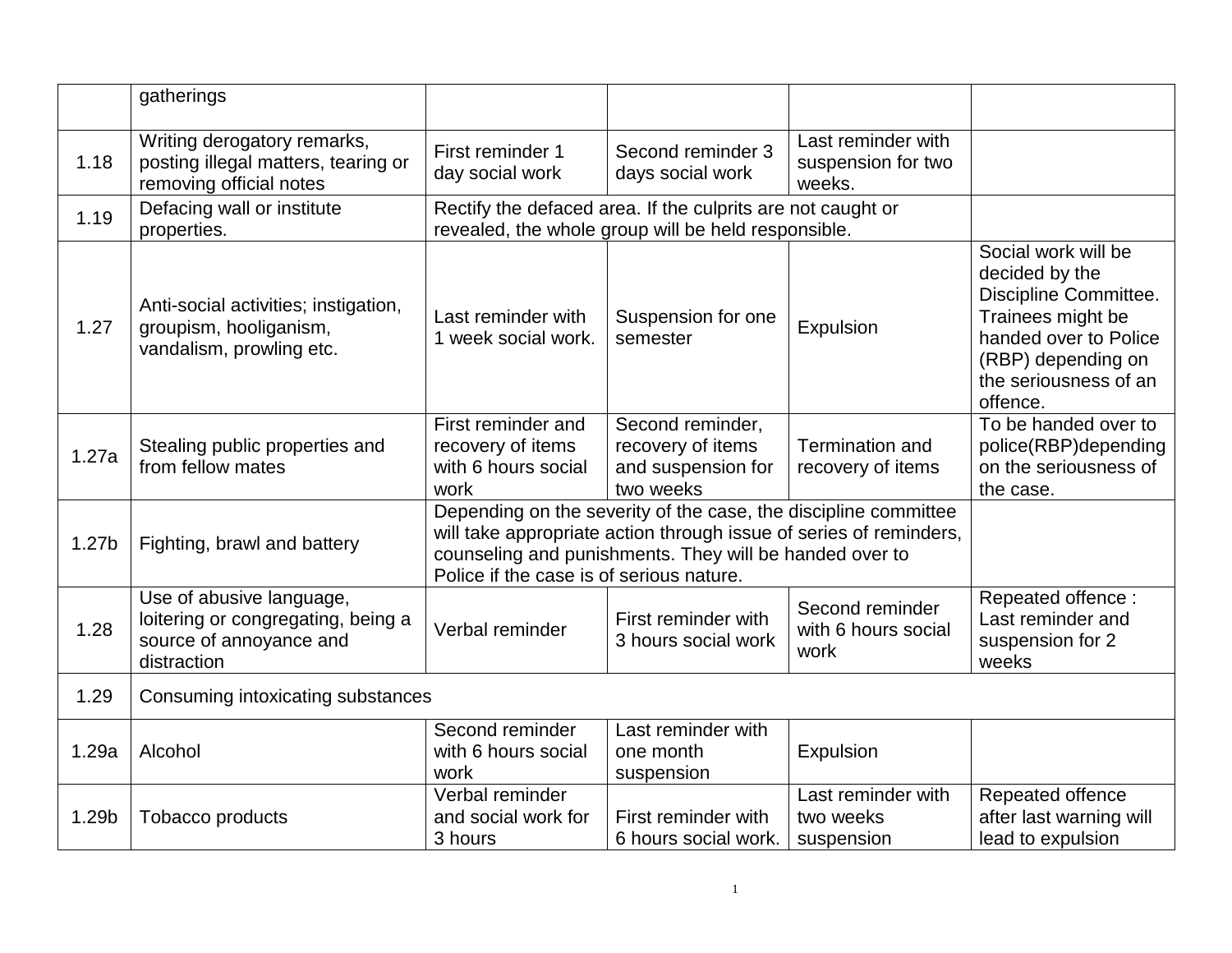| 1.29c             | Drugs (natural and industrial)                                 | Last reminder with<br>two weeks<br>suspension                                                   | Hand over to RBP.<br>Will be terminated if<br>charge sheeted.<br>Last chance will be<br>given if not charge<br>sheeted. | Expulsion                                                    |                                                                 |
|-------------------|----------------------------------------------------------------|-------------------------------------------------------------------------------------------------|-------------------------------------------------------------------------------------------------------------------------|--------------------------------------------------------------|-----------------------------------------------------------------|
| 1.30              | Ragging/briefing                                               | Suspend for one<br>semester                                                                     | Expulsion                                                                                                               |                                                              |                                                                 |
| 1.31              | Trespassing into campus through<br>fence                       | Verbal reminder<br>with 1 hour social<br>work                                                   | First reminder with<br>6 hours social work                                                                              | Second reminder<br>with 12 hours social<br>work              | Repeated offence:<br>Last reminder with<br>two weeks suspension |
| 1.33              | <b>Unsocial Activities</b>                                     |                                                                                                 |                                                                                                                         |                                                              |                                                                 |
| 1.33a             | Exhibiting open relationship in<br>the public place            | First reminder                                                                                  | Second reminder,<br>public apology and<br>1 week social work<br>for 1 hour each.                                        | Last reminder and<br>1 month social work<br>for 1 hour each. |                                                                 |
| 1.33b             | Dating: affairs in unhealthy<br>relationship.                  | First reminder and<br>counseling                                                                | Last reminder,<br>public apology and<br>1 week social work<br>for 1 hour each.                                          | Suspension for two<br>weeks.                                 |                                                                 |
| 1.33 <sub>b</sub> | Couple sleeping together or<br>caught in compromising position | Last reminder with<br>suspension for two<br>weeks and 1 week<br>social work for 1<br>hour each. | Suspension for one<br>semester. CBT<br>group to be<br>demoted to two<br>batches behind.                                 | Expulsion                                                    | Inform / call parents<br>on each offence                        |
| 1.34              | Bringing in their family<br>interference in the institute.     | Verbal reminder                                                                                 | Suspension                                                                                                              |                                                              |                                                                 |
| 1.36              | Staff - trainees affairs                                       | Verbal warning to<br>the trainee and<br>disciplinary action<br>against staff                    | Last warning to the<br>trainee and<br>disciplinary action<br>against staff as per<br><b>BCSR</b>                        | Termination of<br>trainees and<br>surrender the staff.       |                                                                 |
| 1.37              | Possessing weapons with an<br>intention of harming others      | Seize the weapons                                                                               | Second warning,<br>seize the weapons                                                                                    | Last warning and<br>suspend for two                          | May handover to<br>Police if they possess                       |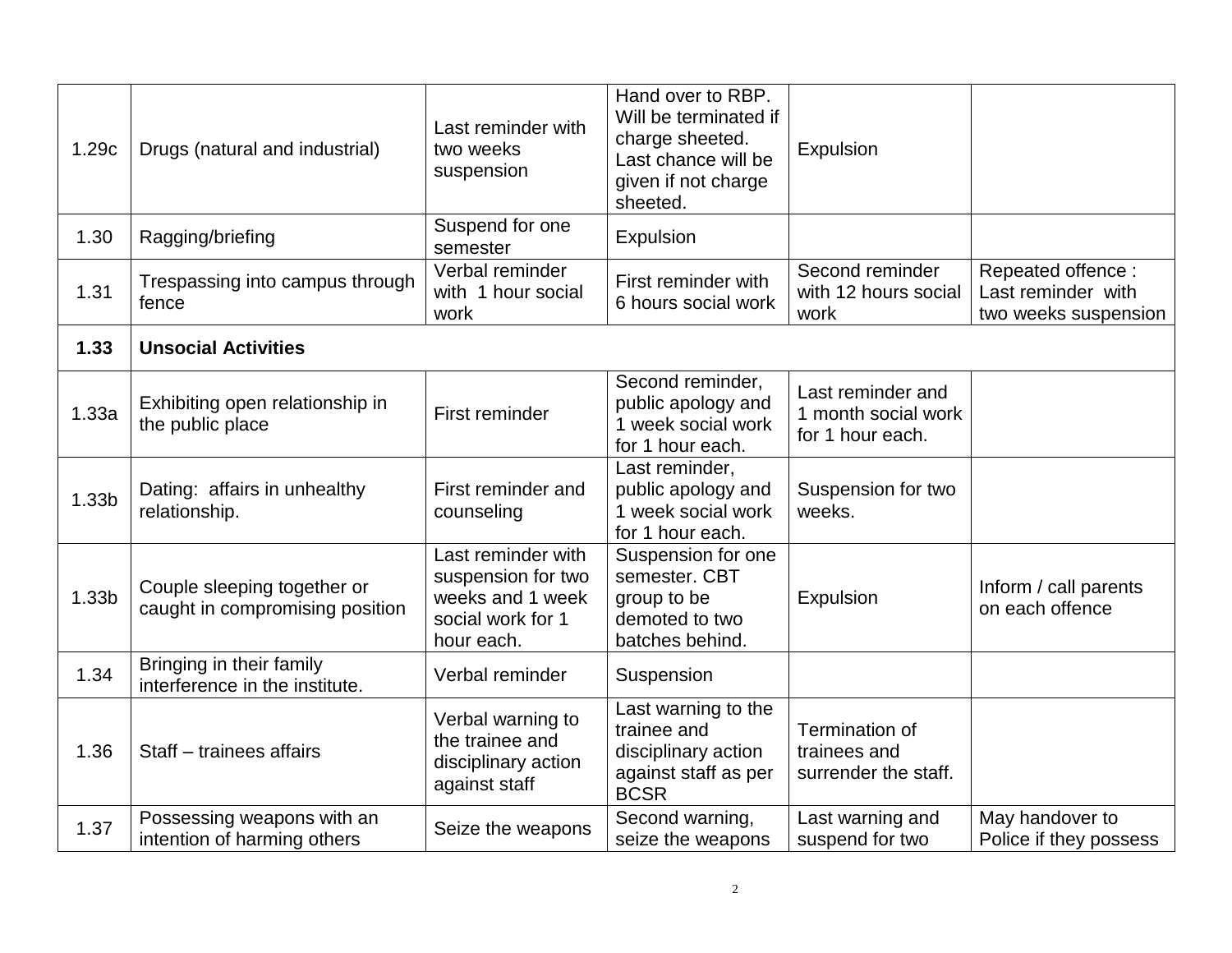|      | (Dragger, Knuckle etc.)                                           |                                                                                                                     |                                                                                     | weeks                                                                              | dangerous weapons.                                                     |
|------|-------------------------------------------------------------------|---------------------------------------------------------------------------------------------------------------------|-------------------------------------------------------------------------------------|------------------------------------------------------------------------------------|------------------------------------------------------------------------|
| 2.2  | Changing their beds and rooms<br>on their own                     | Verbal reminder<br>and restitute to<br>same room                                                                    | First reminder with<br>toilet cleaning                                              | Forfeit boarder ship<br>without stipend                                            |                                                                        |
| 2.3  | Making modifications in the<br>rooms                              | Last reminder and<br>bear the cost of<br>repair work                                                                | Suspension and<br>bear the cost of<br>repair work                                   |                                                                                    |                                                                        |
| 2.4  | Cooking in the hostel                                             | Cooking utensils<br>will be seized.                                                                                 | First reminder and<br>utensils will be<br>seized.                                   | Last reminder and<br>utensils will be<br>seized.                                   | Repeat : seize and<br>suspend for 2 weeks                              |
| 2.6  | Visiting hostels of opposite sex                                  | Last reminder,<br>forfeit boarder ship<br>without stipend                                                           | Suspension for two<br>weeks                                                         | Termination                                                                        | This is to be applied in<br>conjunction with<br>clause 1.27 (Prowling) |
| 2.9  | Not reporting to hostel by<br>9.00PM                              | Verbal reminder                                                                                                     | Verbal reminder<br>with 3 hours social<br>work                                      | First reminder with<br>6 hours social work.                                        | Repeat: Forfeit<br>boarder-ship without<br>stipend                     |
| 2.13 | Gambling activities in the<br>hostel/campus                       | Verbal reminder<br>and gambling items<br>will be seized                                                             | Verbal reminder<br>with 3 hours social<br>work and gambling<br>items will be seized | First reminder with<br>6 hours social work<br>and gambling items<br>will be seized |                                                                        |
| 2.14 | Missing from the hostel                                           | Last reminder with<br>6 hours social work                                                                           | Forfeiture of day<br>scholarship without<br>stipend                                 |                                                                                    |                                                                        |
| 2.16 | Organizing party and religious<br>activity without permission     | First reminder. 6<br>hours social work.                                                                             | Last reminder. 12<br>hours social work.                                             | Suspend for two<br>weeks                                                           |                                                                        |
| 2.21 | Doing practical related work in<br>the hostel                     | First reminder and<br>seize the items                                                                               | Second reminder<br>and social work for<br>12 hours                                  | Last reminder and<br>forfeit boarder ship<br>without stipend                       |                                                                        |
| 4.00 | Not attending community service                                   | Work for double the duration of that working hour. Repeated<br>offence would invite progressive hours of punishment |                                                                                     |                                                                                    |                                                                        |
| 5.00 | Not participating in the games<br>and sports                      | Social work during<br>the games period                                                                              | Social work during<br>the games period                                              | Social work during<br>the games period                                             |                                                                        |
| 6.00 | Whistling, howling, and making<br>detrimental comments during the | 2 hours social work<br>for everybody if the                                                                         | 4 hours social work<br>for everybody if                                             | 1 day social work<br>for everybody if                                              | Social work will be on<br>off hours/days.                              |